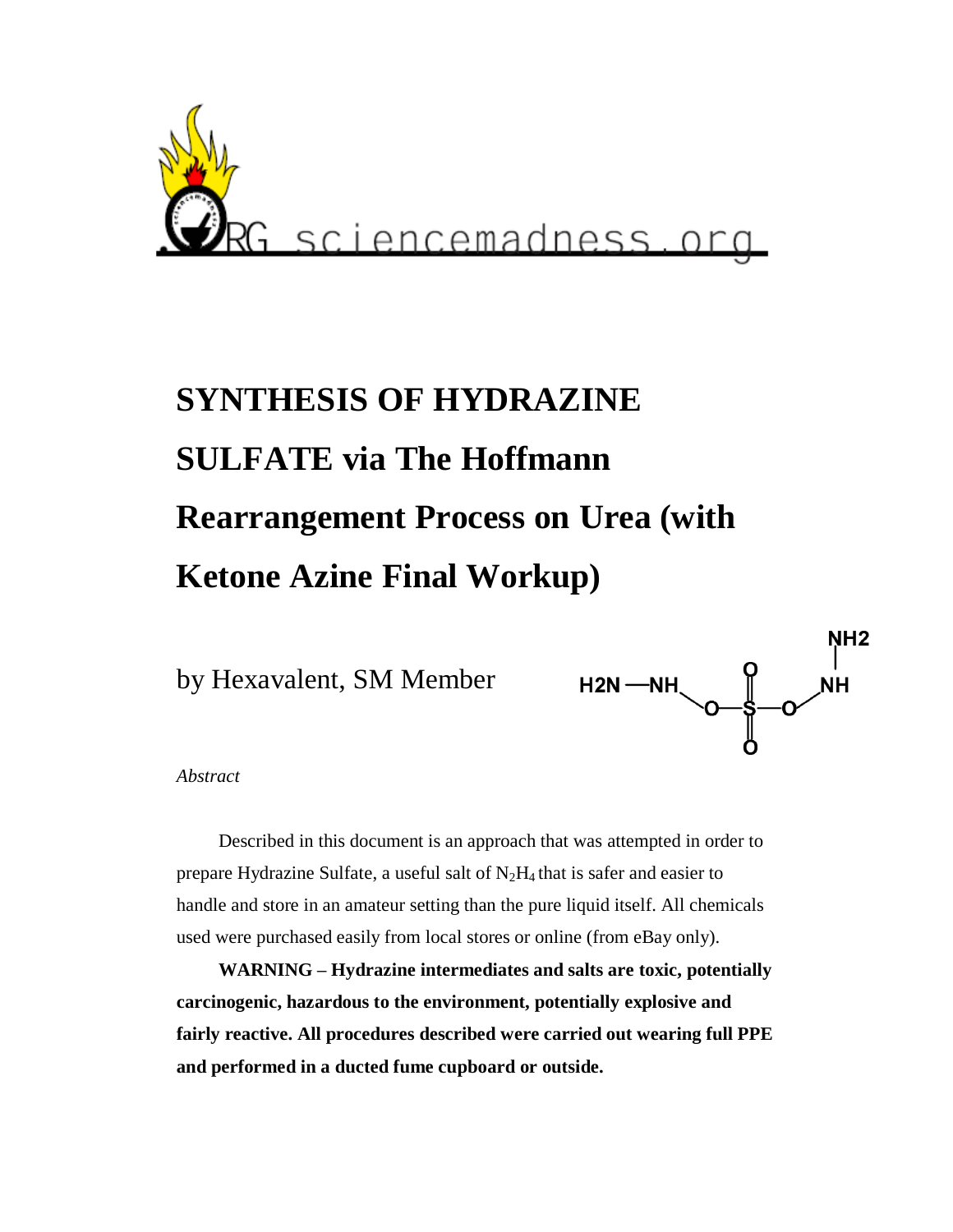## *Introduction*

The Hoffmann Rearrangement Process on Urea was attempted and was completed with a 42% yield as a glistening, free-flowing white crystalline powder. Simply, urea reacts with the hypochlorite ion in basic aqueous solution to generate an aminoisocyanate intermediate which is then hydrolysed to generate hydrazine and  $Na<sub>2</sub>CO<sub>3</sub>$ . A ketone (MEK) is then added to form methyl ethyl ketazine (aka butanone azine) which is separated off and treated with sulfuric acid to precipitate Hydrazine Sulfate and free excess MEK.

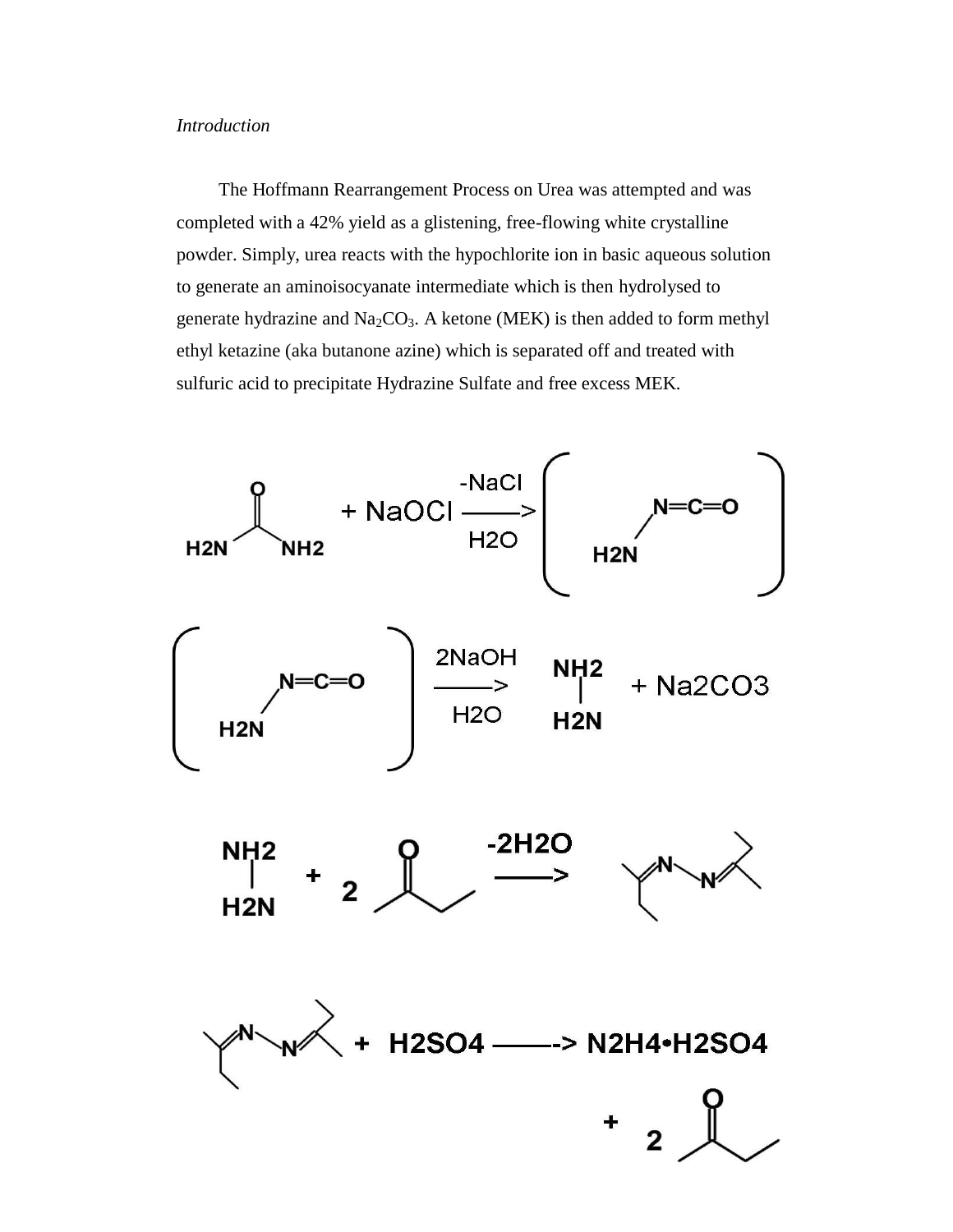#### *Experimental*

314g of 12.5% Sodium Hypochlorite (NaClO) solution was added to an Erlenmeyer flask and was chilled in an ice bath atop a magnetic stirrer. A stir bar was added and medium-speed stirring was begun.

53g (1.33 moles) of granular Sodium Hydroxide (NaOH) was slowly added in small portions. An exotherm is generated when this material dissolves, and NaClO degrades rapidly at increased temperatures so the ice bath is needed.

39g (0.65 moles) of recrystallized urea was then added to a 1L singleneck RBF with 600mg (0.6g) of gelatine alongside 50ml of distilled water. After the addition of some boiling stones, the mixture was slowly heated in the microwave on a low setting to help the solutes dissolve.

A setup was prepared as followed; a hotplate/magnetic stirrer, on top of it the RBF containing the urea/gelatine solution, with a claisen adapter attached; one neck connected to a pressure-equalizing dripping funnel and the other neck to a cooled reflux condenser. The basic hypochlorite solution was added to the dripping funnel and was allowed to fall into the flask at a rate of 1 drop/sec. Stirring was used continuously with the magnetic stirrer. NO heat was applied during this stage. The mixture turned to a yellow/brown colour at this stage.

After the basic hypochlorite solution was added, the mixture was slowly heated to 90\*C whilst maintaining reflux. The yellow/brown colour slowly dissipated and when it goes clear the reaction has finished; the flask was pulled off the heat and allowed to cool to below 40\*C.

77g of 99.9% (1.07 moles) of MEK was then simply poured through the condenser (the condenser was not removed from the flask to prevent leakage of hydrazine vapours) and the mixture was stirred vigorously for 3 hours for the layers to mix and form the azine.

After stirring, the mixture was transferred to a separating funnel and the two layers of butanone azine/excess MEK and water/other contaminants